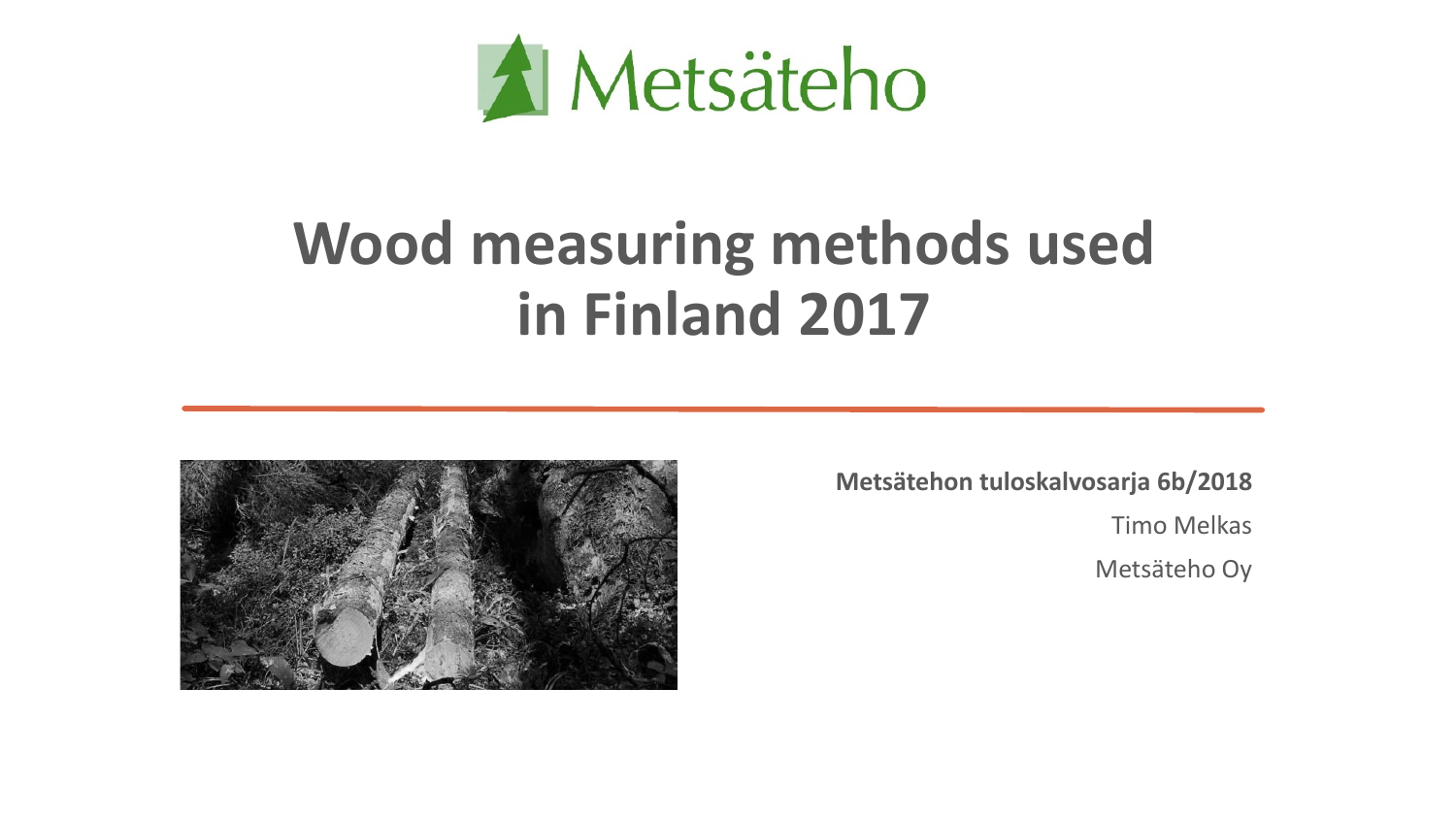# **The volume of wood measuring in 2017**

- Wood measuring methods used in 2017 statistics is based on the answers which Metsäteho owners, the Finnish forest industry companies and Metsähallitus, have reported. It covers 75% of domestic timber felling.
- The used volumes ( $m<sup>3</sup>$  sob) in statistics are the next:
	- $-$  Standing sales 39.5 million m<sup>3</sup>
	- $-$  Delivery sales 6.4 million  $m<sup>3</sup>$
	- $-$  Together 45.8 million m<sup>3</sup>
- In 2016, the volume of standing sales was **43.2** million m<sup>3</sup> sob and delivery sales 7.0 million m<sup>3</sup> sob from private-owned forests. (Source: Luke = Natural Resources Institute Finland)
- Timber felling from industry-owned and state-owned forests totalled 11.2 million m<sup>3</sup> sob. (Source: Luke)
- Commercial roundwood fellings in 2017 stood at 61.3 million m<sup>3</sup> sob in Finland, of which sawlogs amounted to **26.3** and pulpwood **35.0** million m3 sob. (Source: Luke)
- Timber volume is expressed in cubic metres, real solid volume over bark.
- From year 2014 fellings of industry- and state-owned forests are included to standing sales. Earlier private owned-forests are presented separatelty.

etsäteho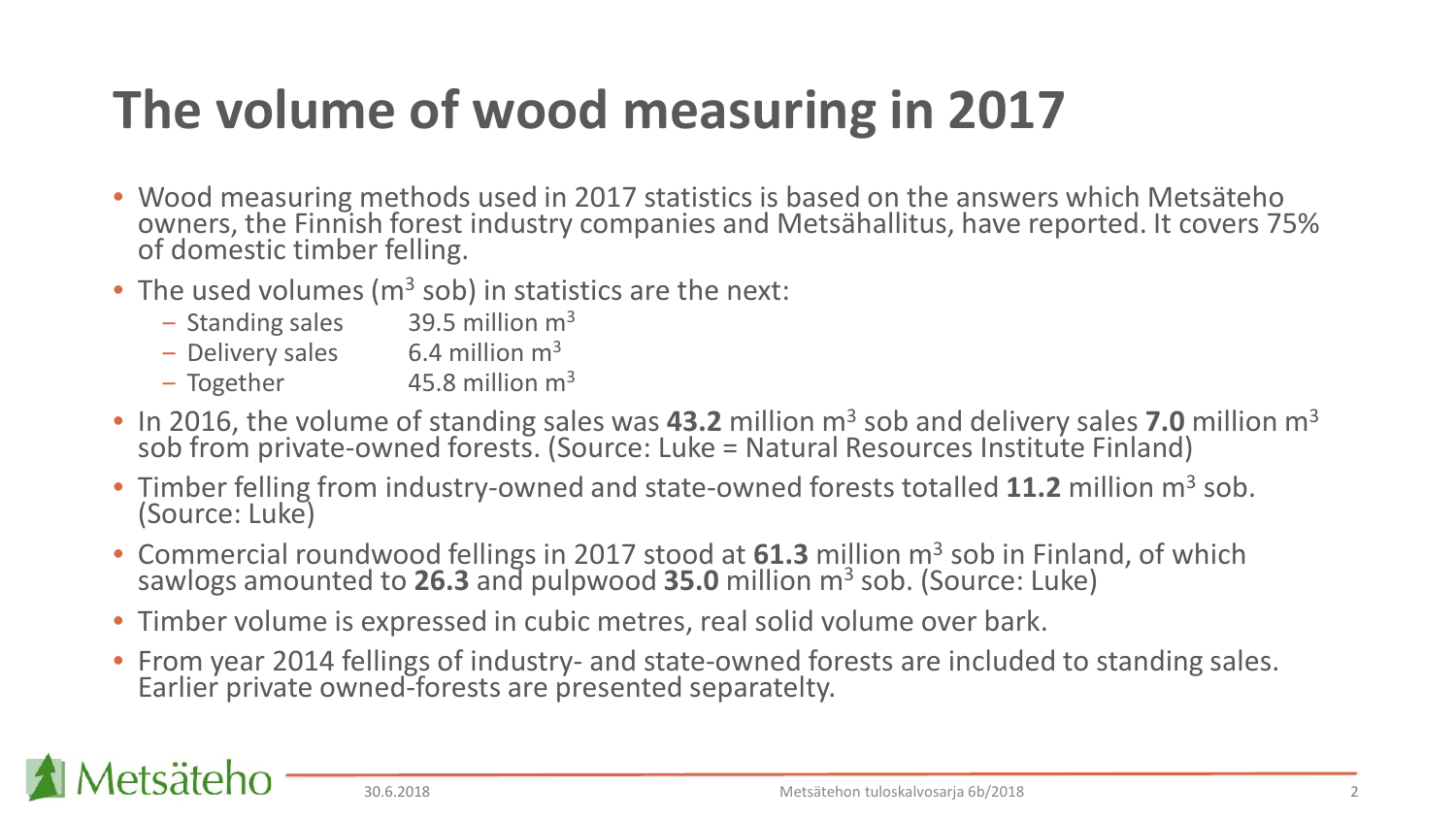### **Measurement methods in standing sales of private- and industryand state-owned forests in 2017 (39.5 million m3)**



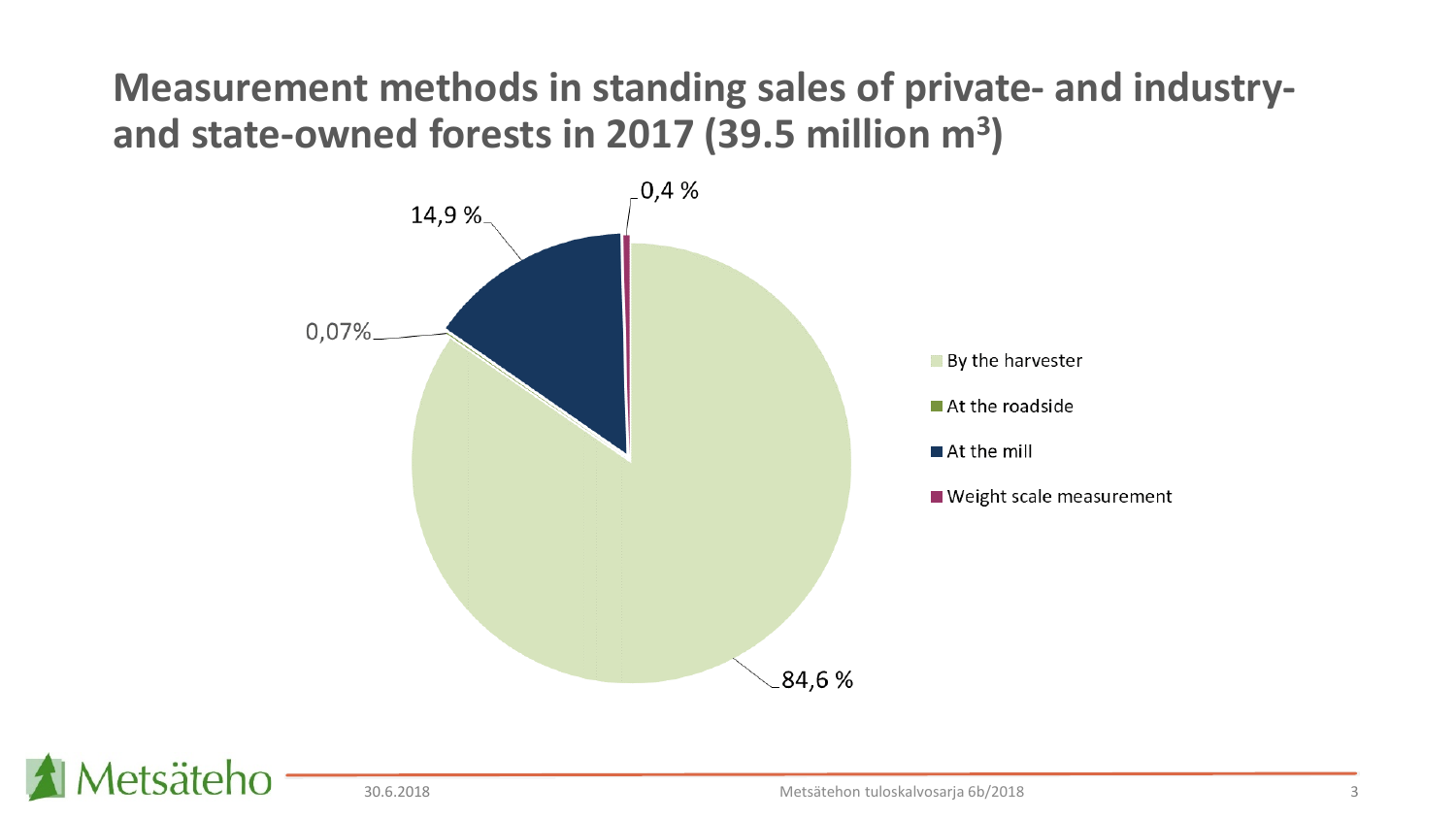### **Measurement methods in delivery sales of private-owned forests in 2017 (6.4 million m3)**

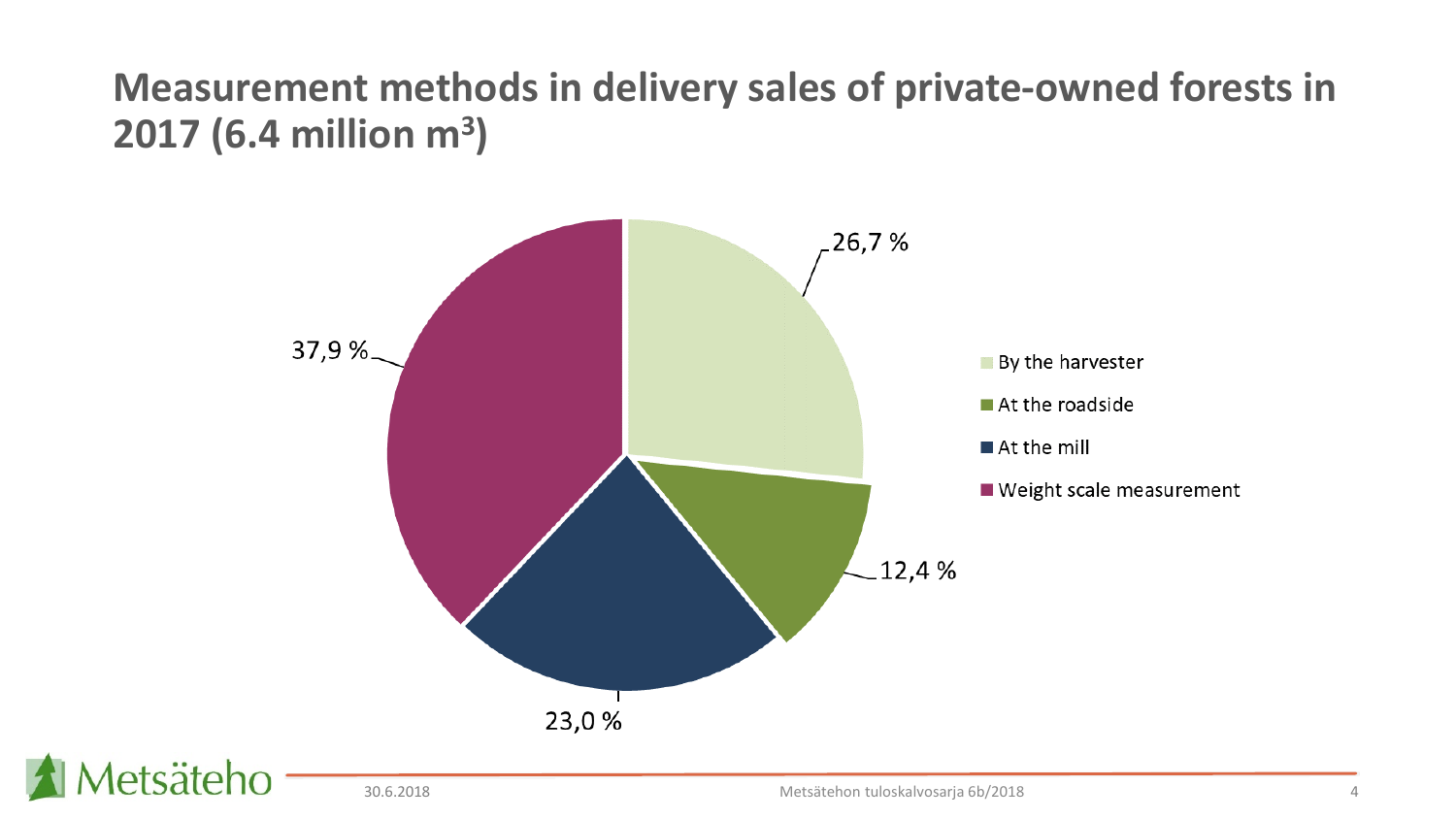### Measurement methods in the total commercial roundwood fellings in 2017 (standing and delivery sales, 45,8 million m<sup>3</sup>)

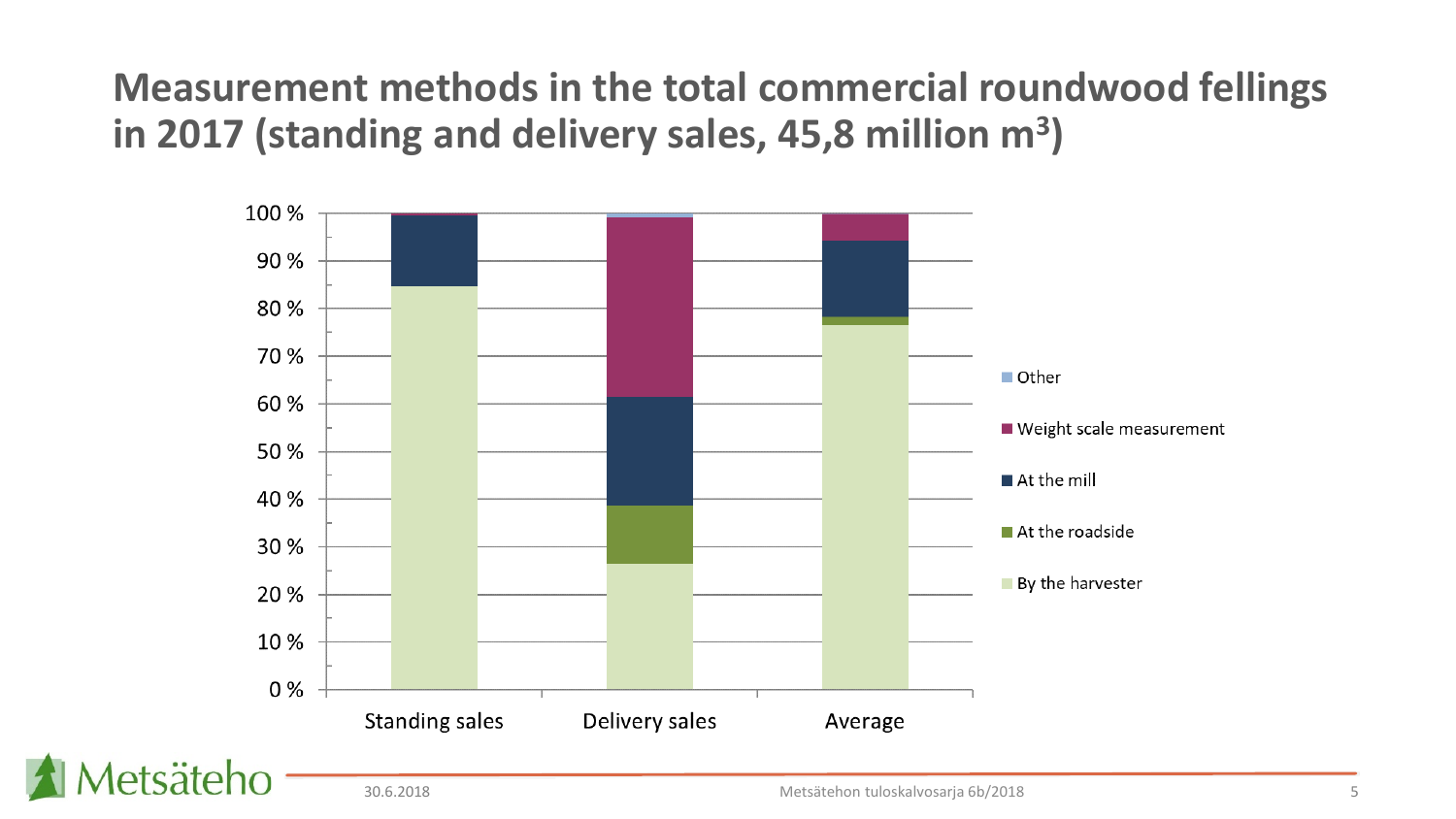### Measuring methods in the total commercial roundwood fellings in 2017 (45.8 million  $m^3$ )

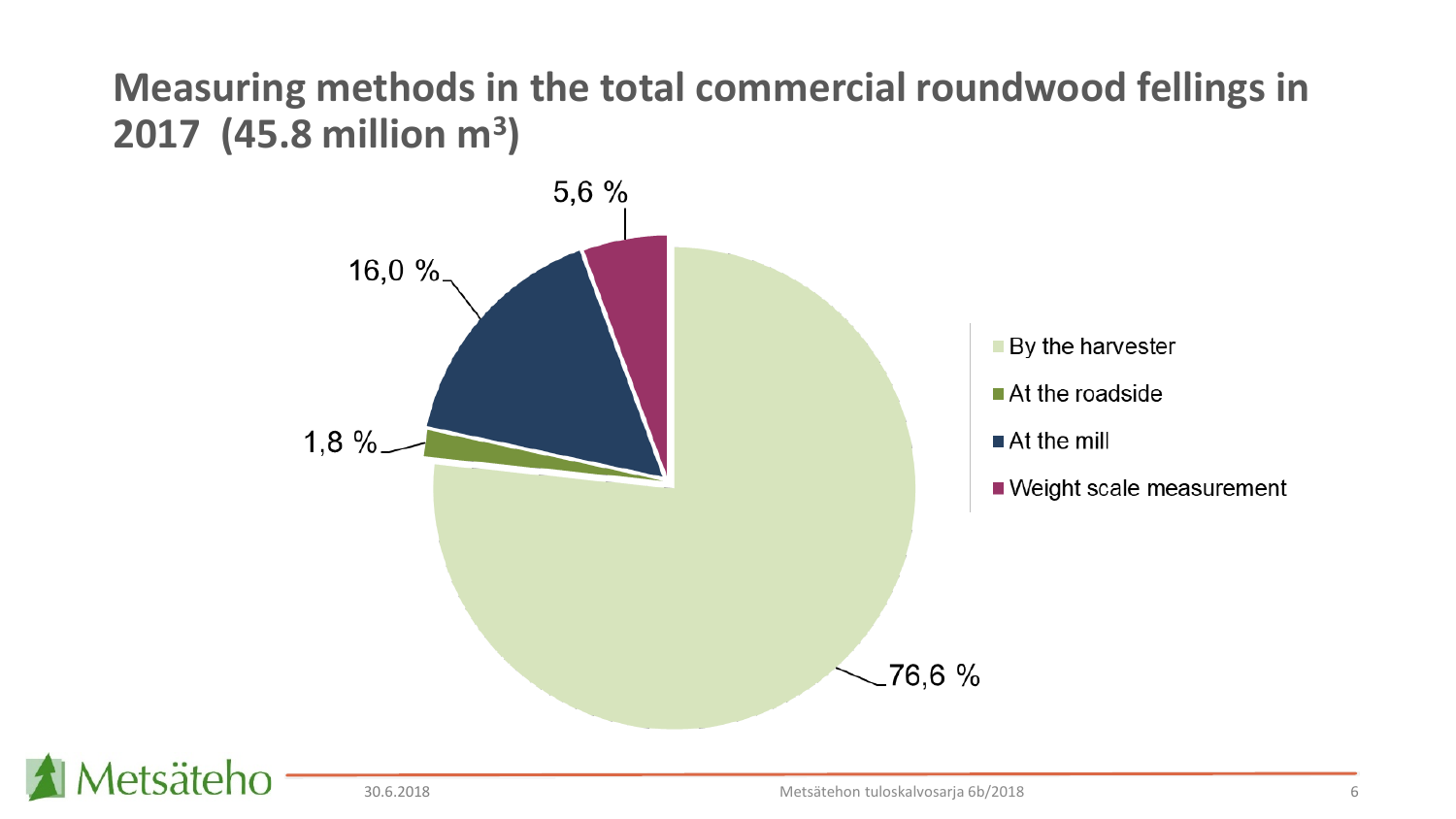### **Sawlogs and pulpwood measured at the mill and at the roadside in 2017**

- At the mill altogether 7.4 million  $m<sup>3</sup>$  was measured, which represents 16.0% of total commercial roundwood fellings in 2017. The proportion of the sawlogs measured at the mill was 47.8% and pulpwood 52.2%.
	- ‒ The sawlogs were mainly measured by using log scanners.
	- ‒ The pulpwood measuring methods are presented in the next slide (slide number 8).
- At the road side altogether 0.8 million  $m<sup>3</sup>$  was measured, which represents 1.8% of total commercial roundwood fellings in 2017. The proportion of sawlogs measured at the mill was 20.2% and pulpwood 79.8%.
	- The sawlogs were measured based on the top diametre of the log and the pulpwood was measured by using pile scaling method.
- Altogether 2.6 million m<sup>3</sup> was measured with loader scales, which represents 5.6% of total commercial roundwood fellings in 2017.
	- ‒ Loader scales was mainly used in delivery sales (37.6%) and also in some standing sales (0.4%).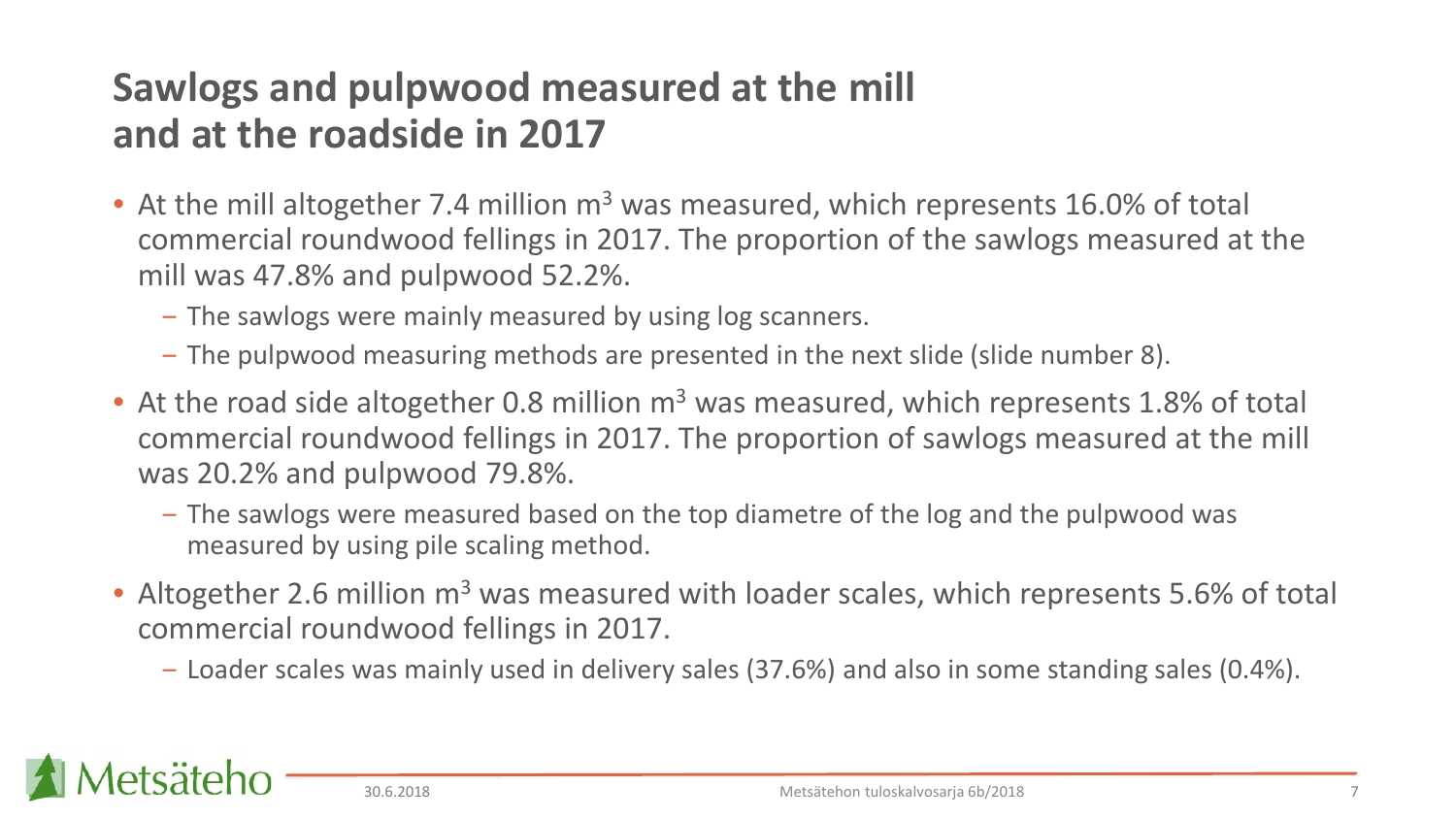### **Methods used for pulpwood measuring at the mills in 2017 (about 3.9 million m3)**

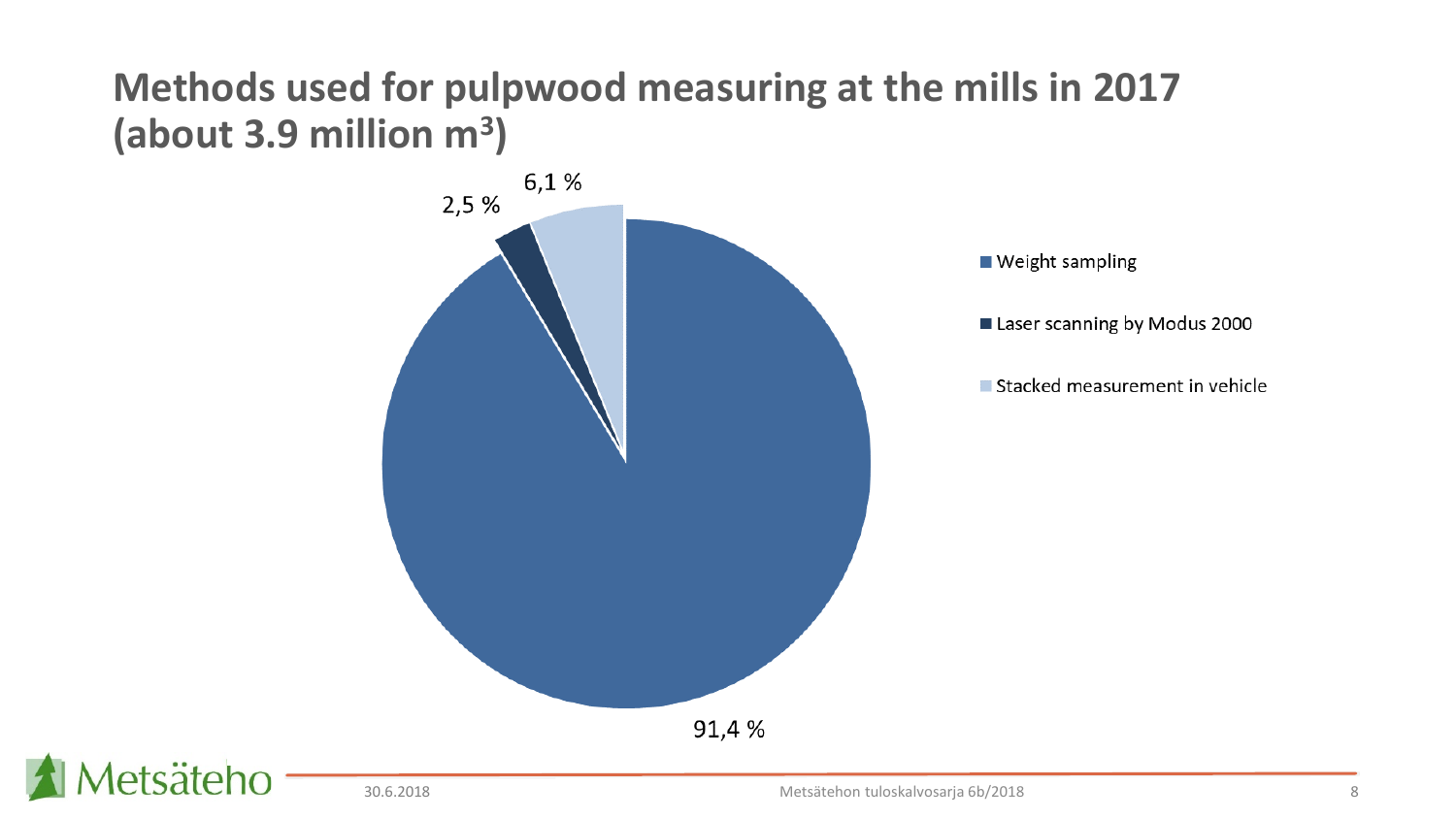#### **Proportions of different wood measuring methods** in standing sales, 2003-2017



etsäteho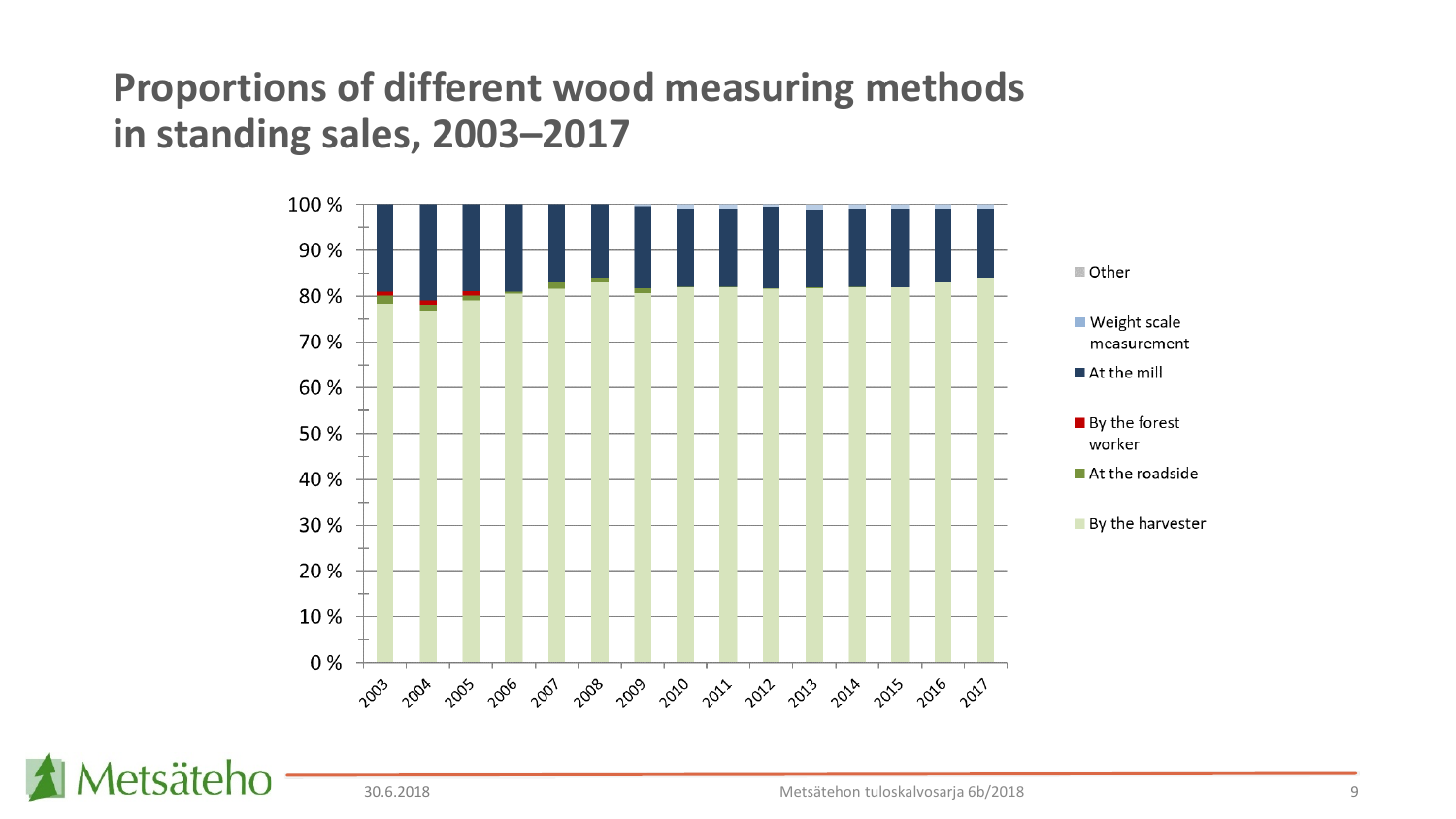#### **Proportions of different wood measuring methods** in delivery sales, 2003-2017



etsäteho

30.6.2018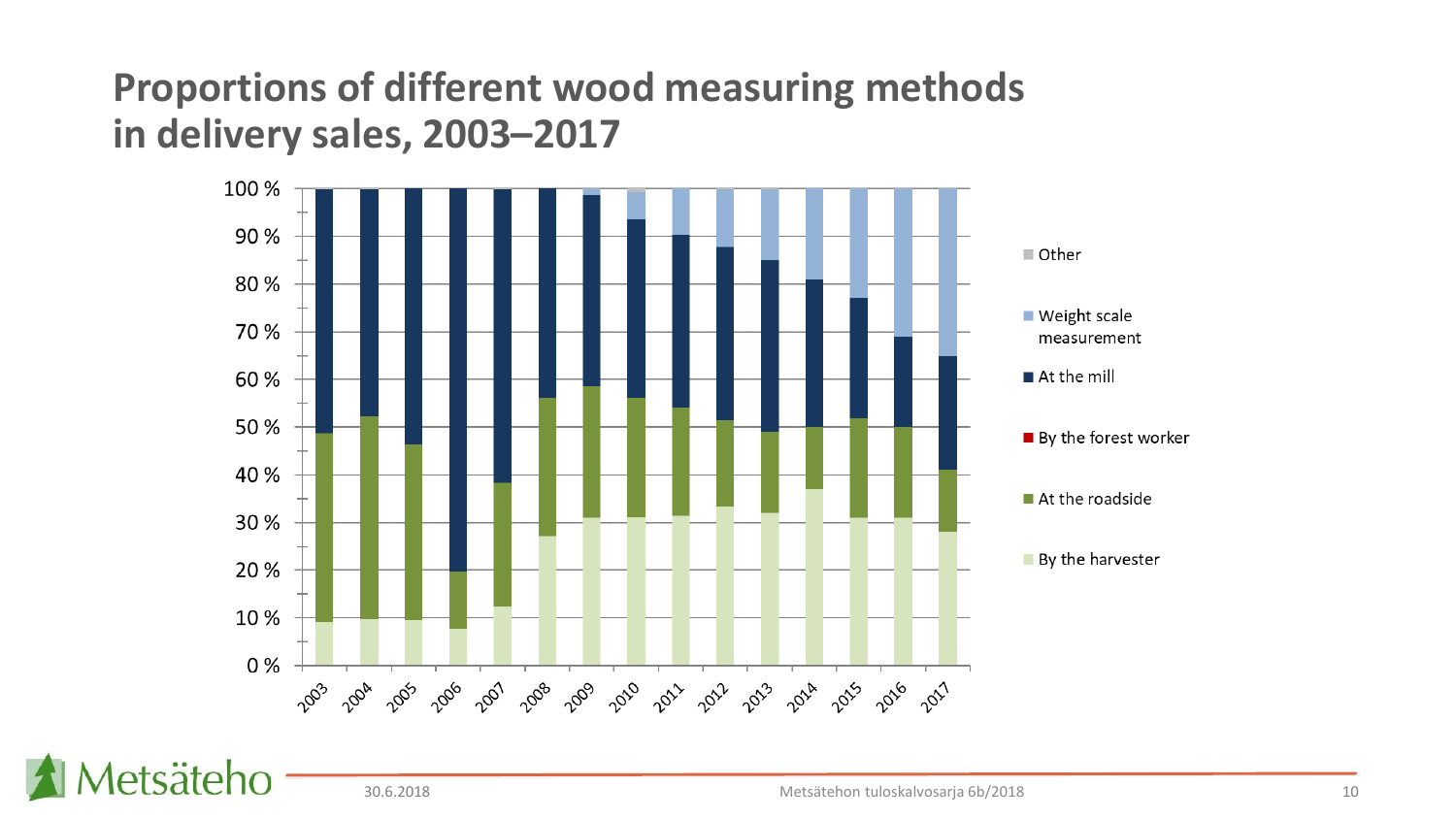#### **Wood quantities and proportions of methods in the total commercial roundwood fellings in 2017**

| Method                   | Total, 1000 $\mathsf{m}^{3}$ |                |          | Total, %              |                |         |  |
|--------------------------|------------------------------|----------------|----------|-----------------------|----------------|---------|--|
|                          | <b>Standing sales</b>        | Delivery sales | Together | <b>Standing sales</b> | Delivery sales | Average |  |
| By the harvester         | 33 390                       | 680            | 35 0 70  | 84,6                  | 26             | 76,5    |  |
| At the roadside          | 28                           | 782            | 810      | 0,1                   | 12             | 1,8     |  |
| At the mill              | 5880                         | 1451           | 7 3 3 1  | 14,9                  | 23             | 16,0    |  |
| Weight scale measurement | 178                          | 2 3 9 1        | 2569     | 0,4                   | 38             | 5,6     |  |
| Other                    | 5                            | 53             | 59       | 0,0                   |                | 0,1     |  |
| <b>Total</b>             | 39 4 80                      | 6 3 5 7        | 45 837   | 100,0                 | 100,0          | 100,0   |  |

Private- and industry-owned forests (incl. State forests)

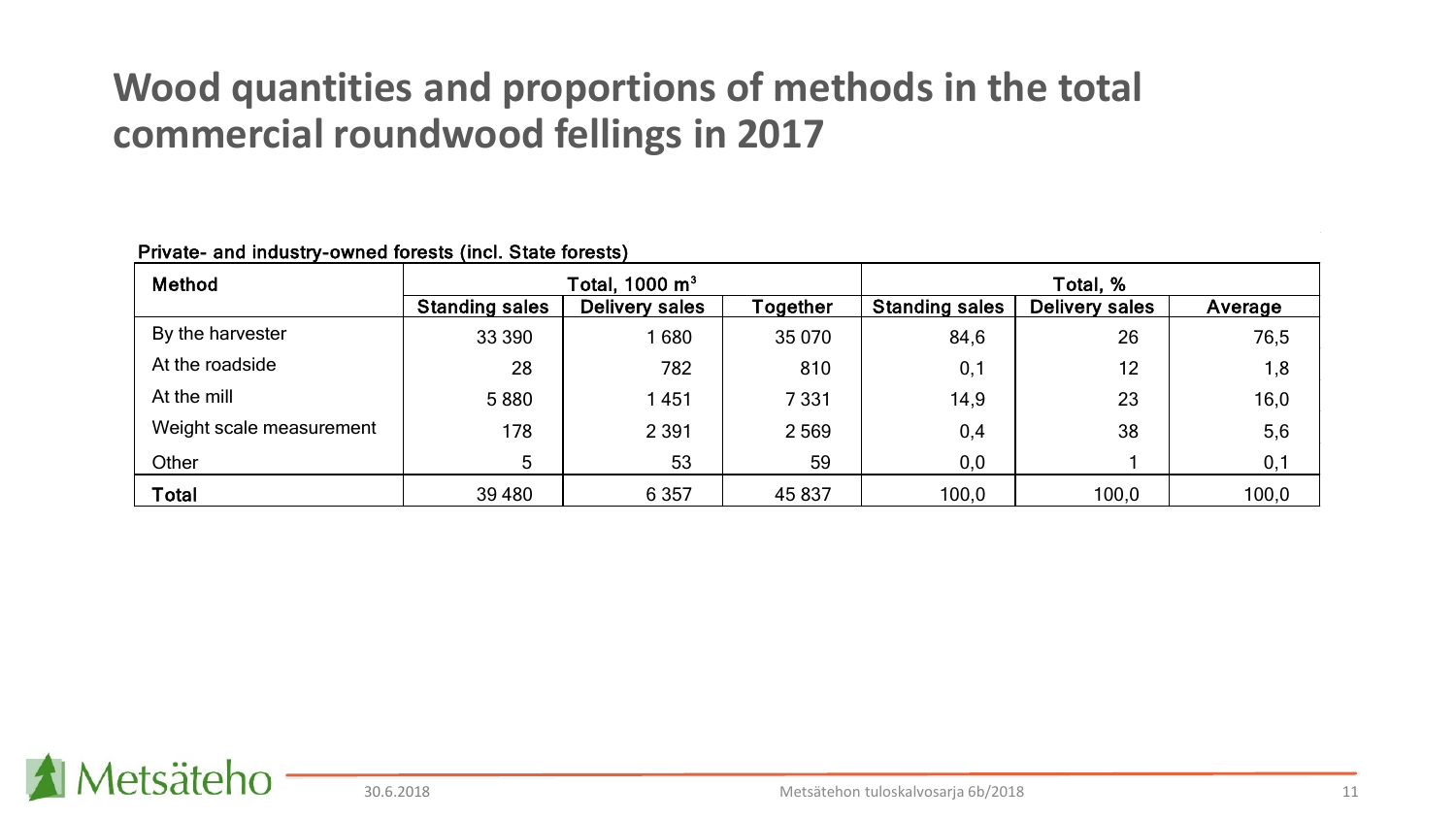## **Proportions of wood measuring methods, 2003–2017**

| Year | Proportion of method, % |                 |                      |             |                          | <b>Total</b> |     |
|------|-------------------------|-----------------|----------------------|-------------|--------------------------|--------------|-----|
|      | By the harvester        | At the roadside | By the forest worker | At the mill | Weight scale measurement | Other        |     |
| 2003 | 79                      | $\overline{2}$  |                      | 19          | 0                        | $\mathbf{0}$ | 100 |
| 2004 | 77                      |                 |                      | 21          | 0                        | $\Omega$     | 100 |
| 2005 | 79                      |                 |                      | 19          | 0                        | $\Omega$     | 100 |
| 2006 | 81                      | n               | U                    | 19          | 0                        | $\Omega$     | 100 |
| 2007 | 82                      |                 | 0                    | 17          |                          | $\Omega$     | 100 |
| 2008 | 83                      |                 | 0                    | 16          | 0                        | $\Omega$     | 100 |
| 2009 | 81                      |                 | 0                    | 18          | 0                        | $\Omega$     | 100 |
| 2010 | 82                      | ŋ               | 0                    | 17          |                          | $\Omega$     | 100 |
| 2011 | 82                      | O               | 0                    | 17          |                          | $\Omega$     | 100 |
| 2012 | 82                      | 0               | 0                    | 18          |                          | <sup>0</sup> | 100 |
| 2013 | 82                      | 0               | 0                    | 17          |                          | $\Omega$     | 100 |
| 2014 | 82                      | 0               | 0                    | 17          |                          | U            | 100 |
| 2015 | 82                      | U               | 0                    | 17          |                          | $\Omega$     | 100 |
| 2016 | 83                      |                 | 0                    | 16          |                          | $\Omega$     | 100 |
| 2017 | 84                      | 0               | 0                    | 15          |                          | 0            | 100 |

#### STANDING SALES OF PRIVATE- AND INDUSTRY-OWNED FORESTS (INCL. STATE FORESTS)